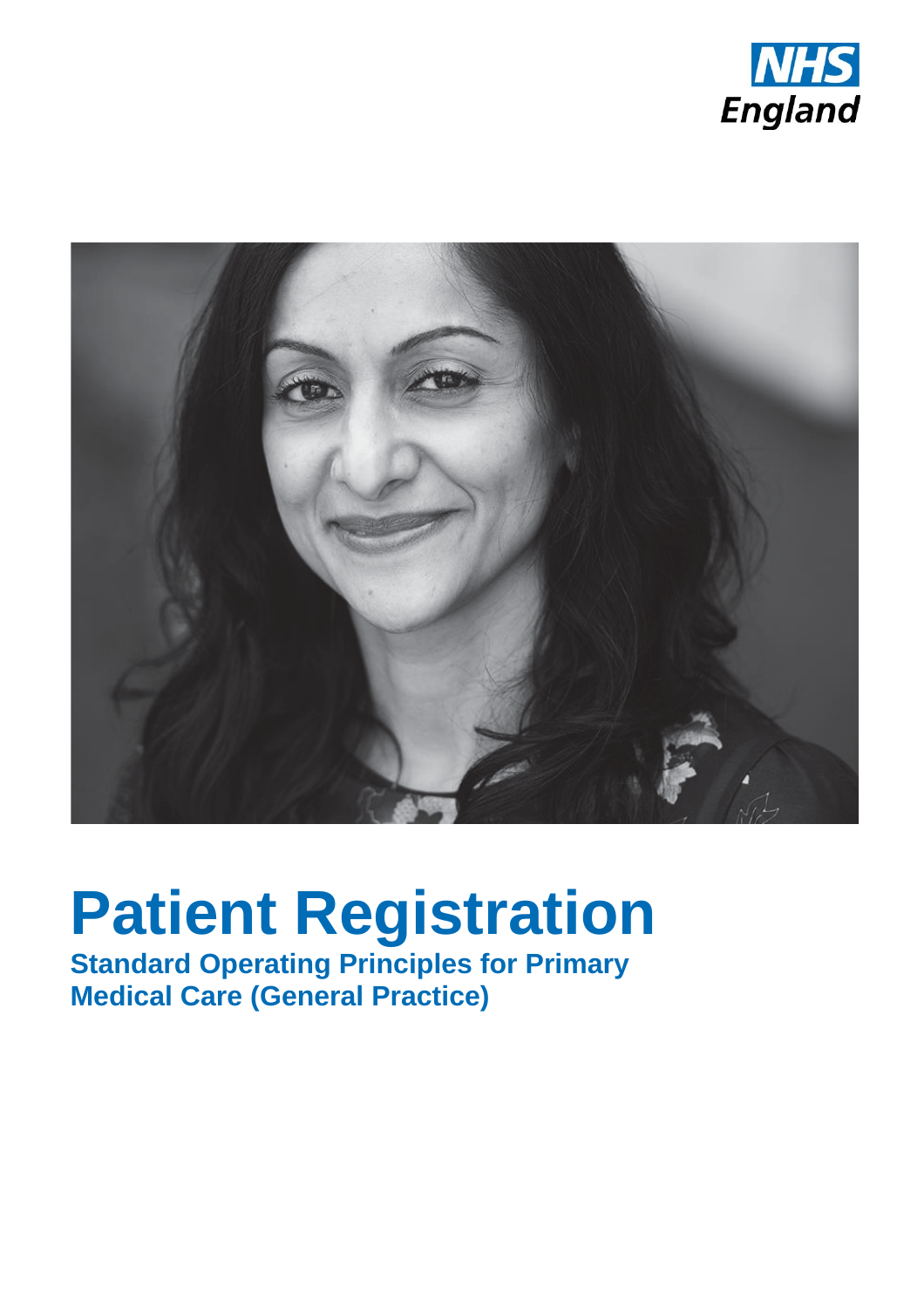#### **NHS England INFORMATION READER BOX**

| Directorate |                                 |                               |
|-------------|---------------------------------|-------------------------------|
| l Medical   | <b>Commissioning Operations</b> | Patients and Information      |
| Nursing     | Trans. & Corp. Ops.             | <b>Commissioning Strategy</b> |
| l Finance   |                                 |                               |

| <b>Publications Gateway Reference:</b><br>04448 |                                                                                                                                                                                                                                                                                                                                                                                                  |  |
|-------------------------------------------------|--------------------------------------------------------------------------------------------------------------------------------------------------------------------------------------------------------------------------------------------------------------------------------------------------------------------------------------------------------------------------------------------------|--|
| <b>Document Purpose</b>                         | Guidance                                                                                                                                                                                                                                                                                                                                                                                         |  |
| <b>Document Name</b>                            | Patient Registration; Standard Operating Principles for Primary<br>Medical Care (General Practice)                                                                                                                                                                                                                                                                                               |  |
| Author                                          | NHS England/Commissioning Operations/Primary Care<br>Commissioning                                                                                                                                                                                                                                                                                                                               |  |
| <b>Publication Date</b>                         | 27 November 2015                                                                                                                                                                                                                                                                                                                                                                                 |  |
| <b>Target Audience</b>                          | NHS England Directors of Commissioning Operations, GPs,<br><b>Communications Leads</b>                                                                                                                                                                                                                                                                                                           |  |
| <b>Additional Circulation</b><br>List           |                                                                                                                                                                                                                                                                                                                                                                                                  |  |
| <b>Description</b>                              | NHS England has drafted this guidance in order to provide clarity for GP<br>Practices and commissioners of primary care with regard to the need or<br>not for patients to provide documentary evidence of their identity or their<br>address as a requirement of registration; amended to confirm primary<br>care services are commissioned separately by the DMS of the Ministry<br>of Defence. |  |
| <b>Cross Reference</b>                          | N/A                                                                                                                                                                                                                                                                                                                                                                                              |  |
| <b>Superseded Docs</b><br>(if applicable)       | Previous version Gateway Ref 04191                                                                                                                                                                                                                                                                                                                                                               |  |
| <b>Action Required</b>                          | N/A                                                                                                                                                                                                                                                                                                                                                                                              |  |
| <b>Timing / Deadlines</b><br>(if applicable)    | N/A                                                                                                                                                                                                                                                                                                                                                                                              |  |
| <b>Contact Details for</b>                      | Primary Care Commissioning                                                                                                                                                                                                                                                                                                                                                                       |  |
| further information                             | Quarry House, Quarry Hill                                                                                                                                                                                                                                                                                                                                                                        |  |
|                                                 | Leeds                                                                                                                                                                                                                                                                                                                                                                                            |  |
|                                                 | LS27UE                                                                                                                                                                                                                                                                                                                                                                                           |  |
|                                                 | 01138250912                                                                                                                                                                                                                                                                                                                                                                                      |  |
|                                                 | england.primarycareops@nhs.net                                                                                                                                                                                                                                                                                                                                                                   |  |

#### **Document Status**

This is a controlled document. Whilst this document may be printed, the electronic version posted on the intranet is the controlled copy. Any printed copies of this document are not controlled. As a controlled document, this document should not be saved onto local or network drives but should always be accessed from the intranet.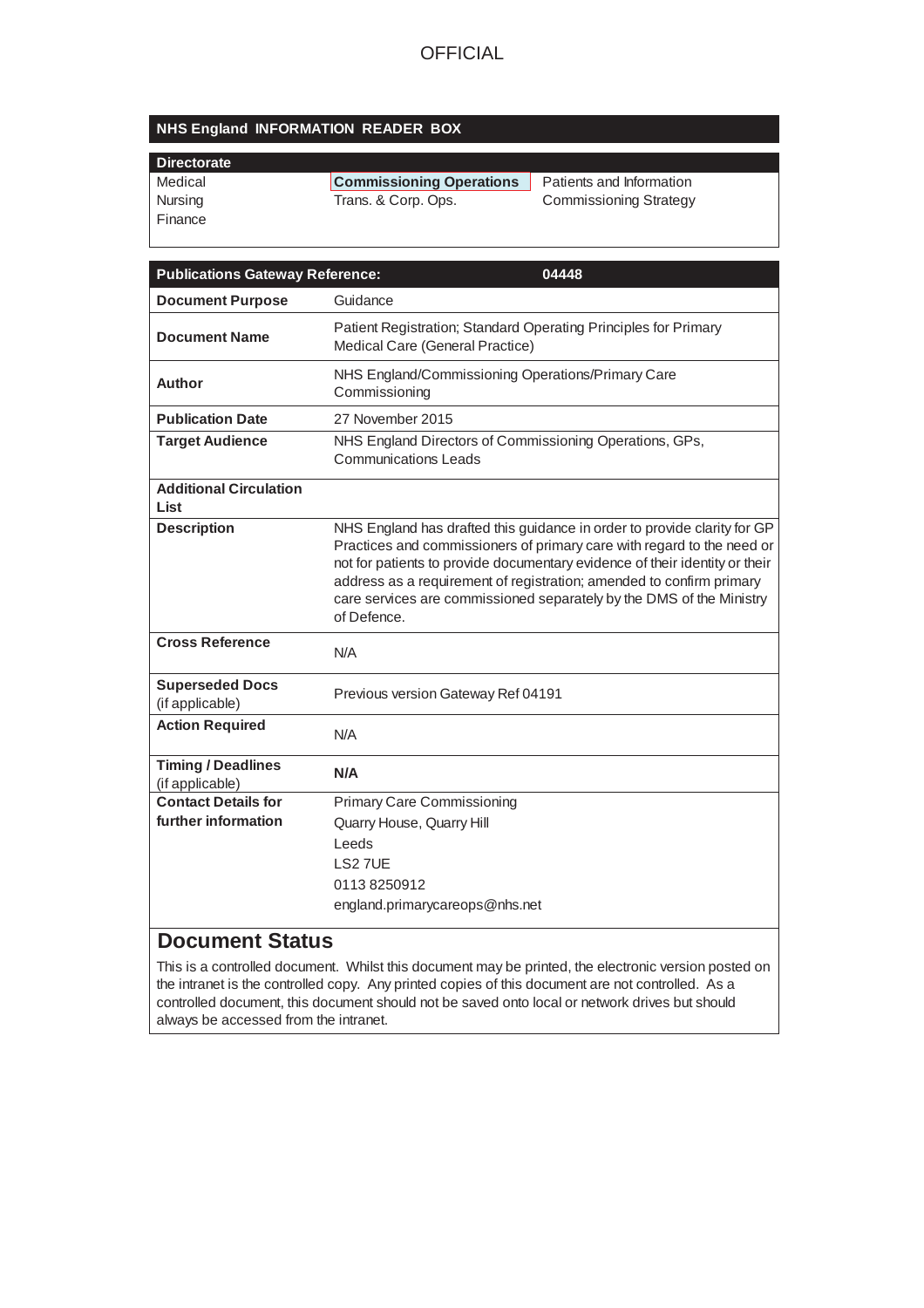# **NHS England**

## **GP Patient Registration Standard Operating Principles for Primary Medical Care**

Version number: 1

First published: November 2015

Updated: (only if this is applicable)

Review date: December 2016

Prepared by: NHS Commissioning Operations/Primary Care Commissioning

Developed from the NHS London 'Once for London' Operating Principles for Primary Care published in 2012

The National Health Service Commissioning Board was established on 1 October 2012 as an executive non-departmental public body. Since 1 April 2013, the National Health Service Commissioning Board has used the name NHS England for operational purposes*.*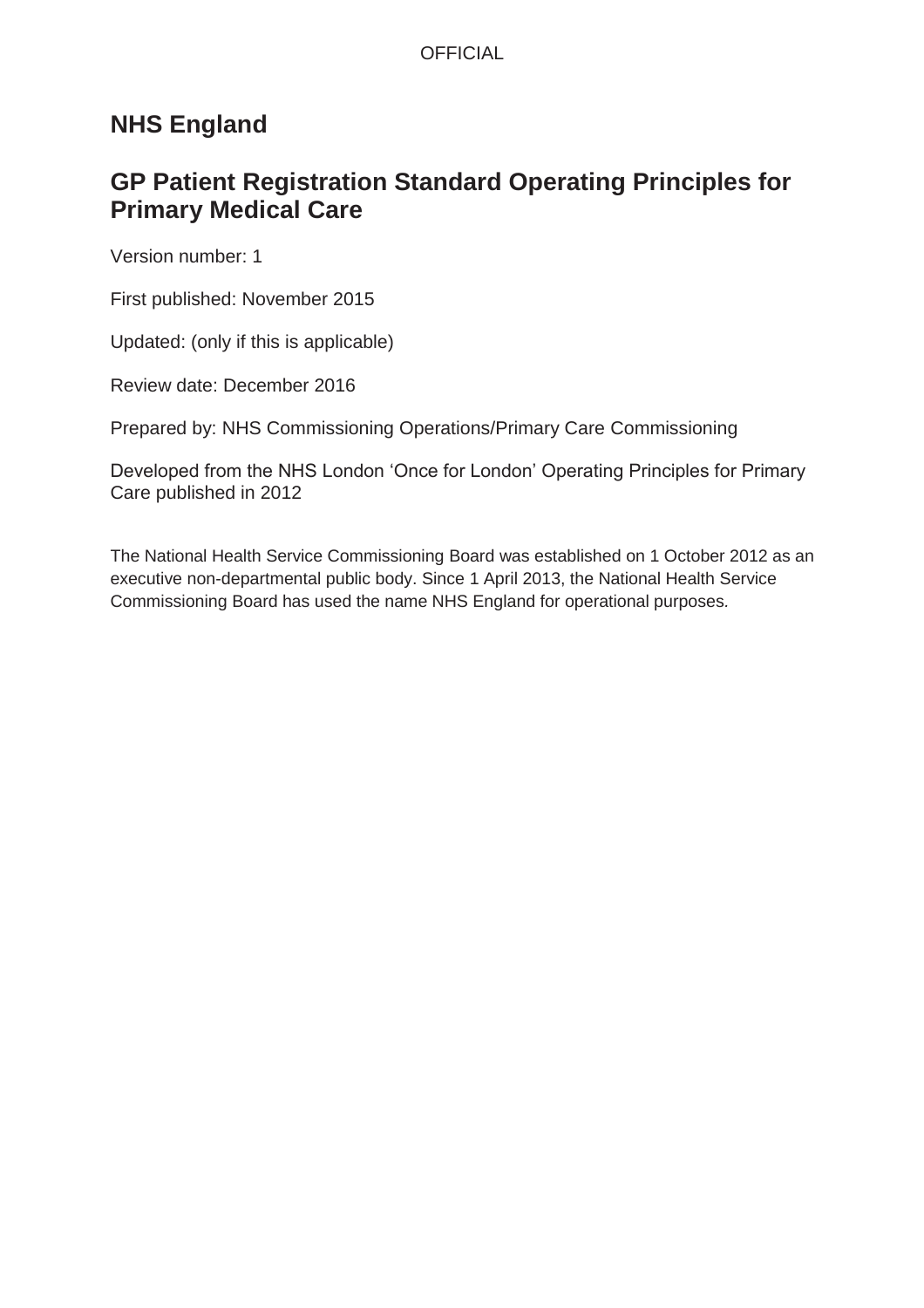## **1 Contents**

| $1 \quad$      |                                                                                 |  |
|----------------|---------------------------------------------------------------------------------|--|
| 2              | 1.1                                                                             |  |
| 3              | 2.1                                                                             |  |
| 4              |                                                                                 |  |
| 5              |                                                                                 |  |
| 6              |                                                                                 |  |
| $\overline{7}$ |                                                                                 |  |
| 8              | Registration of those previously registered with Defence Medical Services (DMS) |  |
|                |                                                                                 |  |
| 9              | Persons released from prison and/or in contact with the criminal justice system |  |
|                | 11                                                                              |  |
| 10             |                                                                                 |  |
| 11             |                                                                                 |  |
| 12             |                                                                                 |  |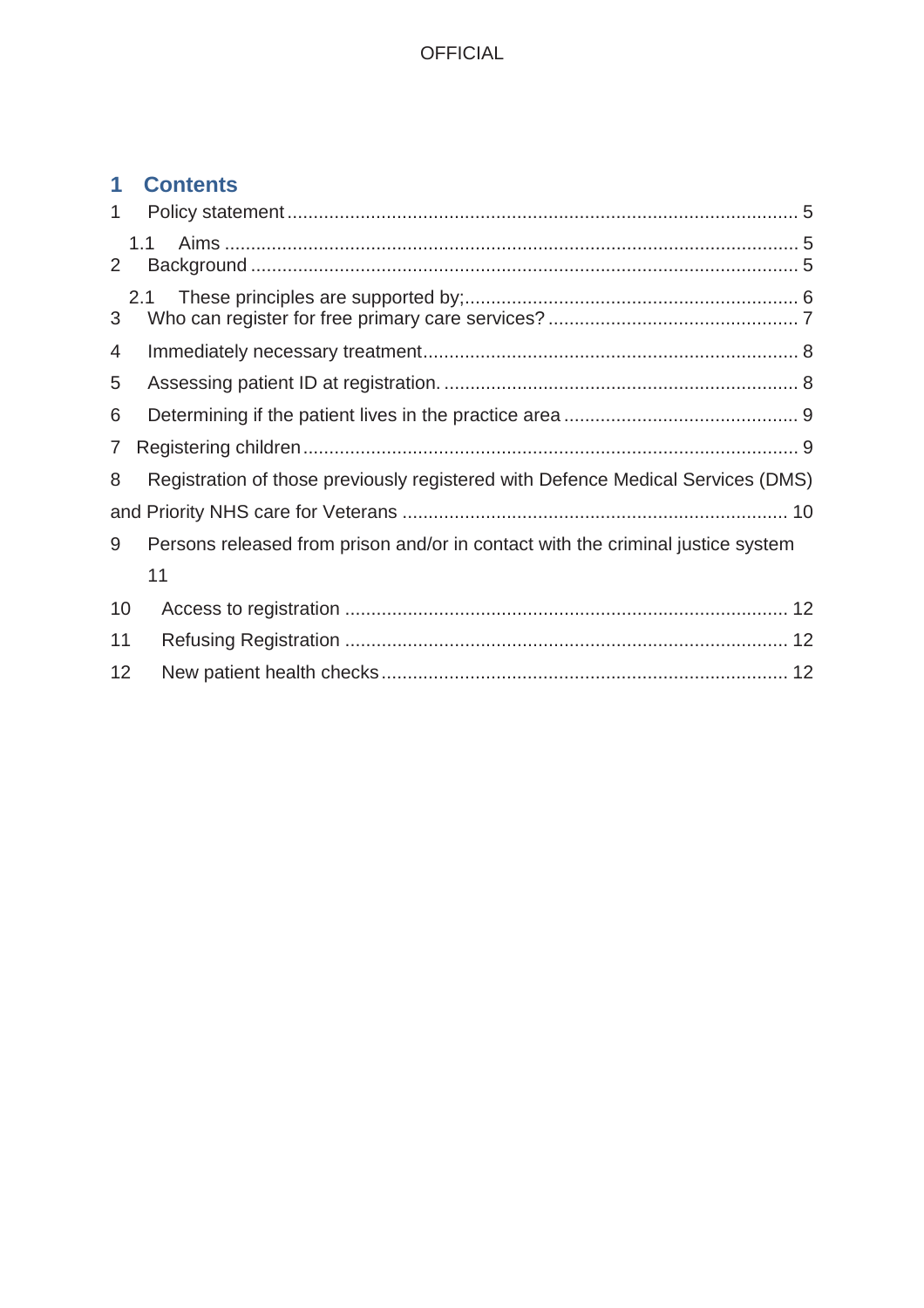# **1 Policy statement**

With effect from 1 April 2013 NHS England took responsibility for the NHS functions including the commissioning and contracting of primary medical (GP) services. From April 2015, 63 Clinical Commissioning Groups (CCGs) took this responsibility from NHS England under a formal delegation agreement. This number is expected to increase in 2016/17 and beyond.

There has not been any change in national policy in respect of patient registration for primary medical care services – this guidance clarifies the rights of patients and the responsibilities of providers in registering with a GP practice

The reason for issuing this guidance now is evidence of an increasing number of patients finding it difficult to register with some GP Practices. This is because they cannot provide documentation to the Practice in support of who they are or where they live and the subsequent problems they have in accessing health care. The guidance is designed to clarify the position for all patients, in particular though this issue is affecting migrants and asylum seekers who do not have ready access to documents

# **1.1 Aims**

In issuing these patient registration operating principles we aim to:

- Clarify the contractual rules in respect of patient registration for patients, practices, CCGs and NHS England's regional teams
- Reduce the risk of exacerbating health inequalities for specific sections of the community
- Agree a consistent approach across England to clarify, simplify and standardise the patient registration process for patients and practices
- Embed best practice approaches for patient registrations
- Ensure fairness, equity and transparency in the way general practice services are delivered across England

# **2 Background**

The Health and Social Care Act 2012 places an obligation on NHS England to secure the provision of primary medical services for patients throughout England. In addition the Health and Social Care Act 2012 introduced statutory duties on the NHS to "have regard to the need to reduce inequalities" in access to and outcomes achieved by services.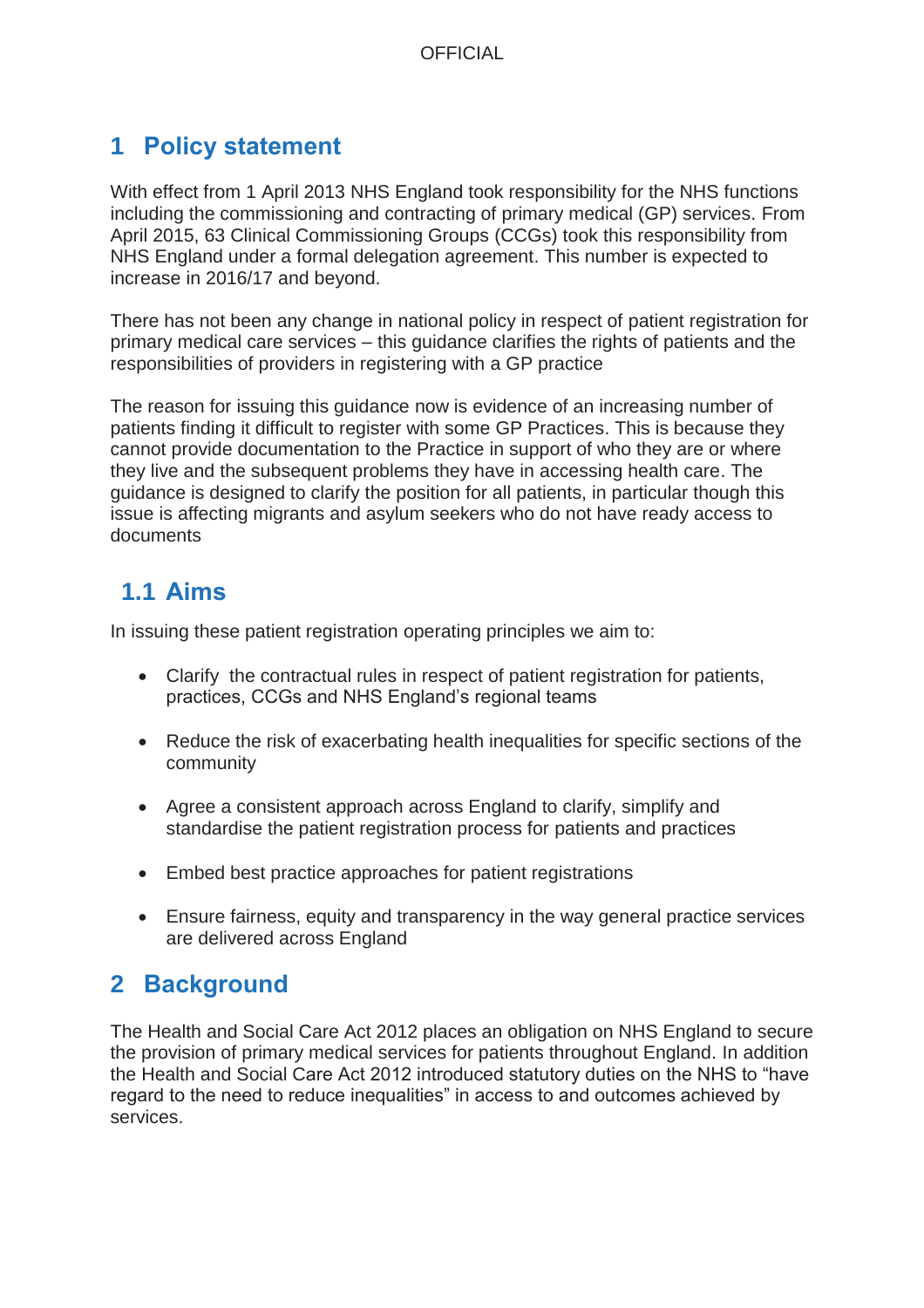There are further duties imposed on NHS England under the Equality Act 2010 and NHS Act 2006 on equality and health inequalities.

NHS England wishes to establish operating principles for GP practices for patient registrations that promote equality, human rights and public health and reduce health inequalities.

# **2.1 These principles are supported by;**

#### **Legislation**

Under the terms of their primary medical services contracts, GP practices cannot refuse an application to join its list of NHS patients on the grounds of race, gender, social class, age, religion, sexual orientation, appearance, disability or medical condition.

Other than that, they can only turn down an application if:

- The commissioner has agreed that they can close their list to new patients,
- the patient lives outside the practice boundary ;or
- if they have other reasonable grounds

In practice, this means that the GP practice's discretion to refuse a patient is limited.

#### x **Legal Advice**

#### Requesting information from patients

When applying to become a patient there is no regulatory requirement to prove identity, address, immigration status or the provision of an NHS number in order to register. However, there are practical reasons why a practice might need to be assured that people are who they say they are, or to check where they live, so it can help the process if a patient can provide relevant documents. There is however no contractual requirement to request this nor is establishing an individual's identity the role of General Practice

Any practice that requests documentation regarding a patient's identity or immigration status must apply the same process for all patients requesting registration.

As there is no requirement under the regulations to produce identity or residence information, the patient MUST be registered on application unless the practice has reasonable grounds to decline. Registration and appointments should not be withheld because a patient does not have the necessary proof of residence or personal identification. **Inability by a patient to provide identification or proof of address would not be considered reasonable grounds to refuse to register a patient.**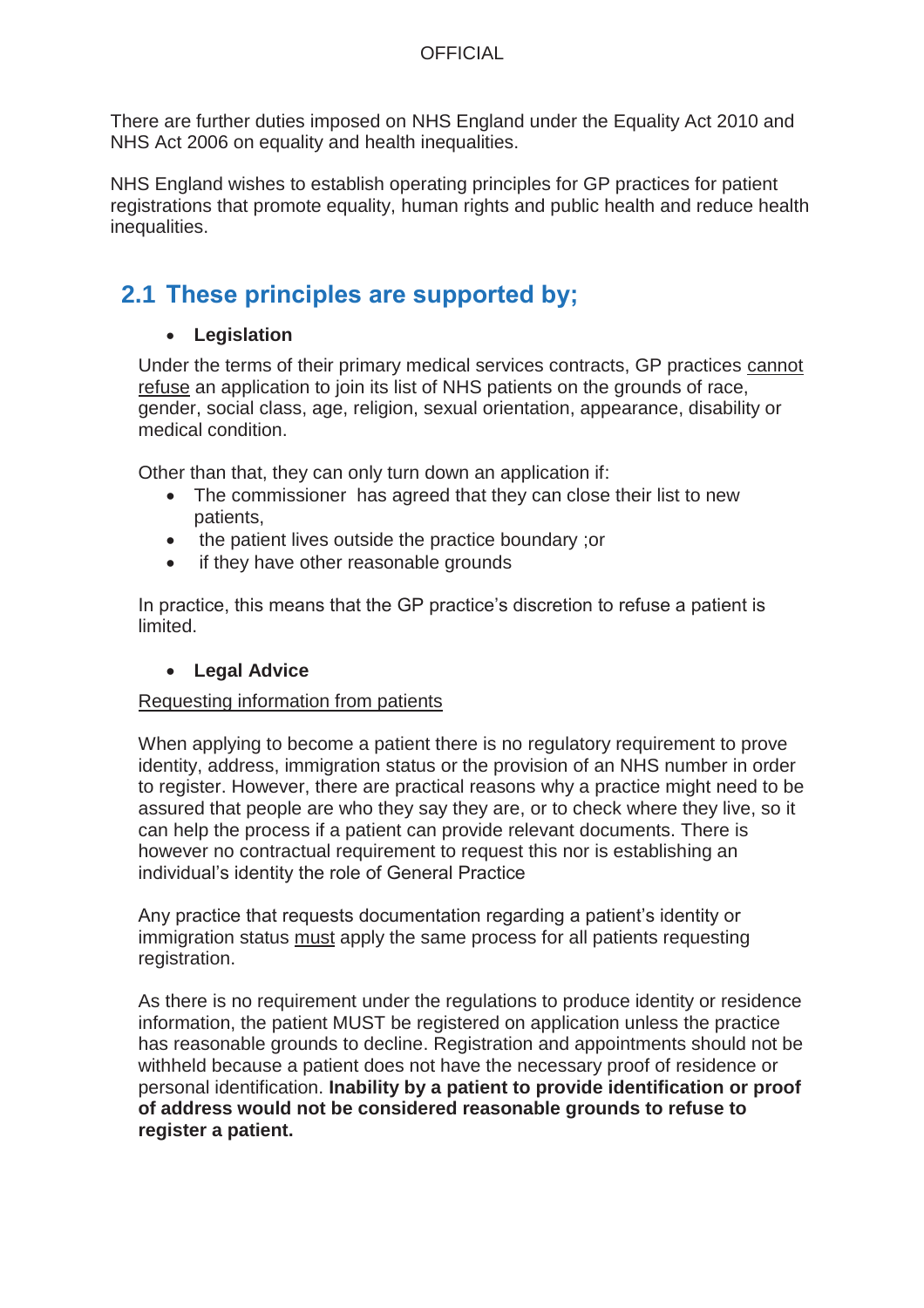If a practice suspects a patient of fraud (such as using fake ID) then they should register and treat the patient but hand the matter over to their local NHS counterfraud specialist or report online via the following link

https://www.reportnhsfraud.nhs.uk/

- x **Care Quality Commission (CQC)** in their guidance entitled; GP Mythbuster 29; Looking after Homeless Patients in General Practice can be found via the link below<sup>1</sup>
	- o In 2014 Homeless and health research provided by 'Homeless Link' reported that 90% of the homeless people they surveyed were registered with a GP. However many responded that they were not receiving the help they needed for their health problems, and 7% had been refused access to a GP or dentist in the previous 12 months. In some cases these refusals were due to having missed a previous appointment or because of behaviour. Others reported that they were refused access if they did not have identification or proof of address.
- **The General Practitioners Committee (GPC) of the British Medical Association (BMA);** Related BMA guidance can be found at;

http://bma.org.uk/practical-support-at-work/gp-practices/serviceprovision/overseas-visitors-and-primary-care

## **3 Who can register for free primary care services?**

A patient does not need to be "ordinarily resident" in the country to be eligible for NHS primary medical care –this only applies to secondary (hospital) care. In effect, therefore, anybody in England may register and consult with a GP without charge.

 Where a GP refers a patient for secondary services (hospital or other community services) they should do so on clinical grounds alone; eligibility for free care will be assessed by the receiving organisation.

The absence of any reciprocal arrangements between the nation states, a patient's nationality is therefore not relevant in giving people entitlement to register as NHS patients for primary medical care services..

It is important to note that there is no set length of time that a patient must reside in the country in order to become eligible to receive NHS primary medical care services.

Therefore all asylum seekers and refugees, overseas visitors, students, people on work visas and those who are homeless., overseas visitors, whether lawfully in the UK or not, are eligible to register with a GP practice even if those visitors are not eligible for secondary care (hospital care) services.

l

<sup>&</sup>lt;sup>1</sup> http://www.cqc.org.uk/content/gp-mythbuster-29-looking-after-homeless-patientsgeneral-practice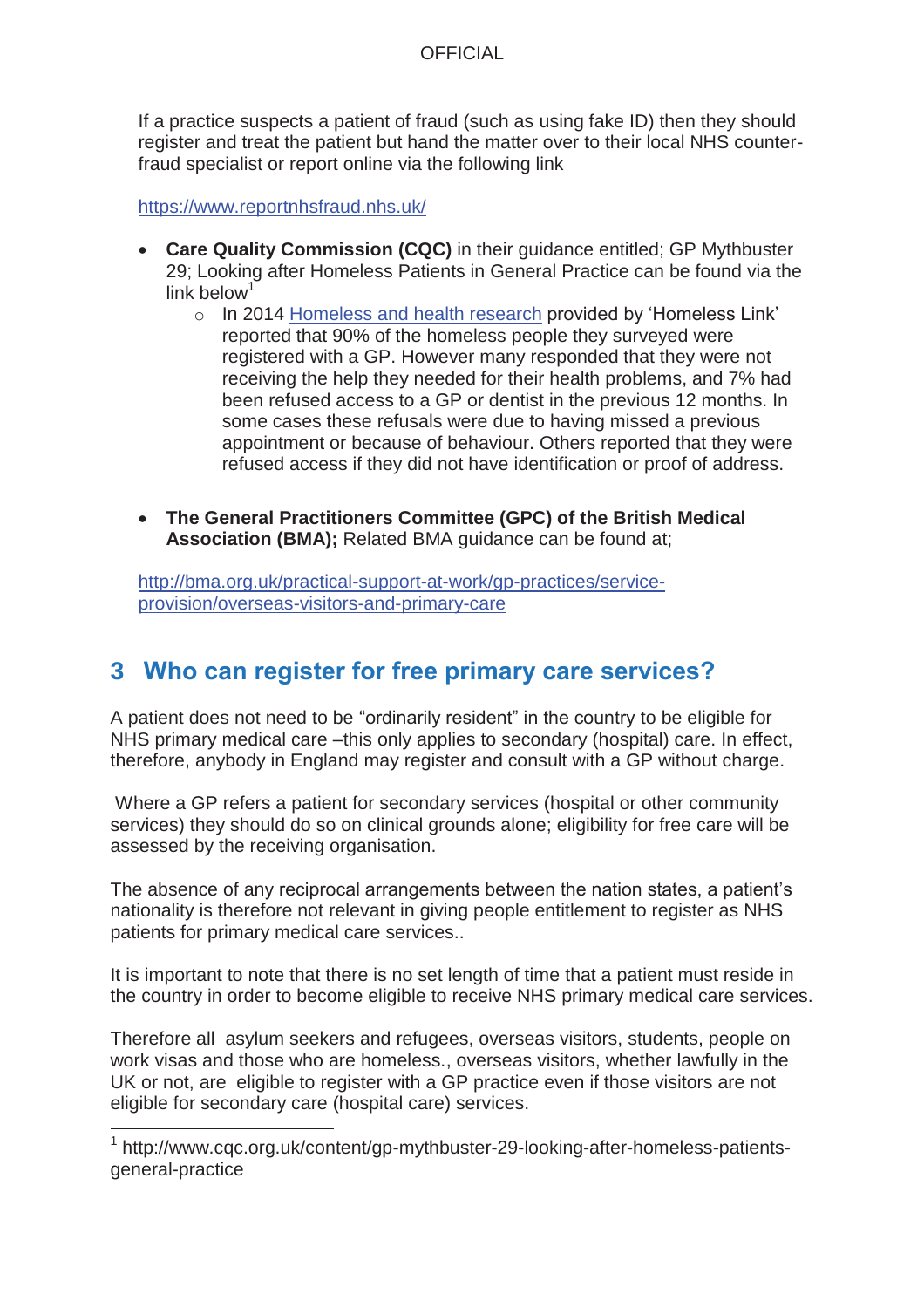The length of time that a patient is intending to reside in an area dictates whether a patient is registered as a temporary or permanent patient. Patients should be offered the option of registering as a temporary resident if they are resident in the practice area for more than 24 hours but less than 3 months.

### **4 Immediately necessary treatment**

General Practices are also under a duty to provide emergency or immediately necessary treatment, where clinically necessary, irrespective of nationality or immigration status.

The practice is required to provide 14 days of further cover following provision of immediate and necessary treatment.

## **5 Assessing patient ID at registration.**

Seeing some form of ID will help to ensure the correct matching of a patient to the NHS central patient registry, to ensure previous medical notes are passed onto the new practice. It is legitimate therefore for the practice to apply a policy to ask for patient ID as part of their registration process.

In such circumstances however, the policy must make clear what action should be taken when a patient is unable to supply any form of ID.

Any practice policy to ask for patient ID should be applied in a non-discriminatory fashion. This means the policy should apply to all prospective patients equally.

A practice policy should not routinely expect a patient to present a photograph as this could be discriminatory.

If a patient cannot produce any supportive documentation but states that they reside within the practice boundary then practices should accept the registration

Where necessary, (e.g. homeless patients), the practice may use the practice address to register them if they wish. If possible, practices should try to ensure they have a way of contacting the patient if they need to (for example with test results).

The majority of patients will not find it difficult to produce ID / residence documentation, however there will be some patients who do live in the practice area, but are legitimately unable to produce any of the listed documentation. Examples of this may be;

- People fleeing domestic violence staying with friends or family
- People living on a boat, in unstable accommodation or street homeless
- People staying long term with friends but who aren't receiving bills
- People working in exploitative situations whose' employer has taken their documents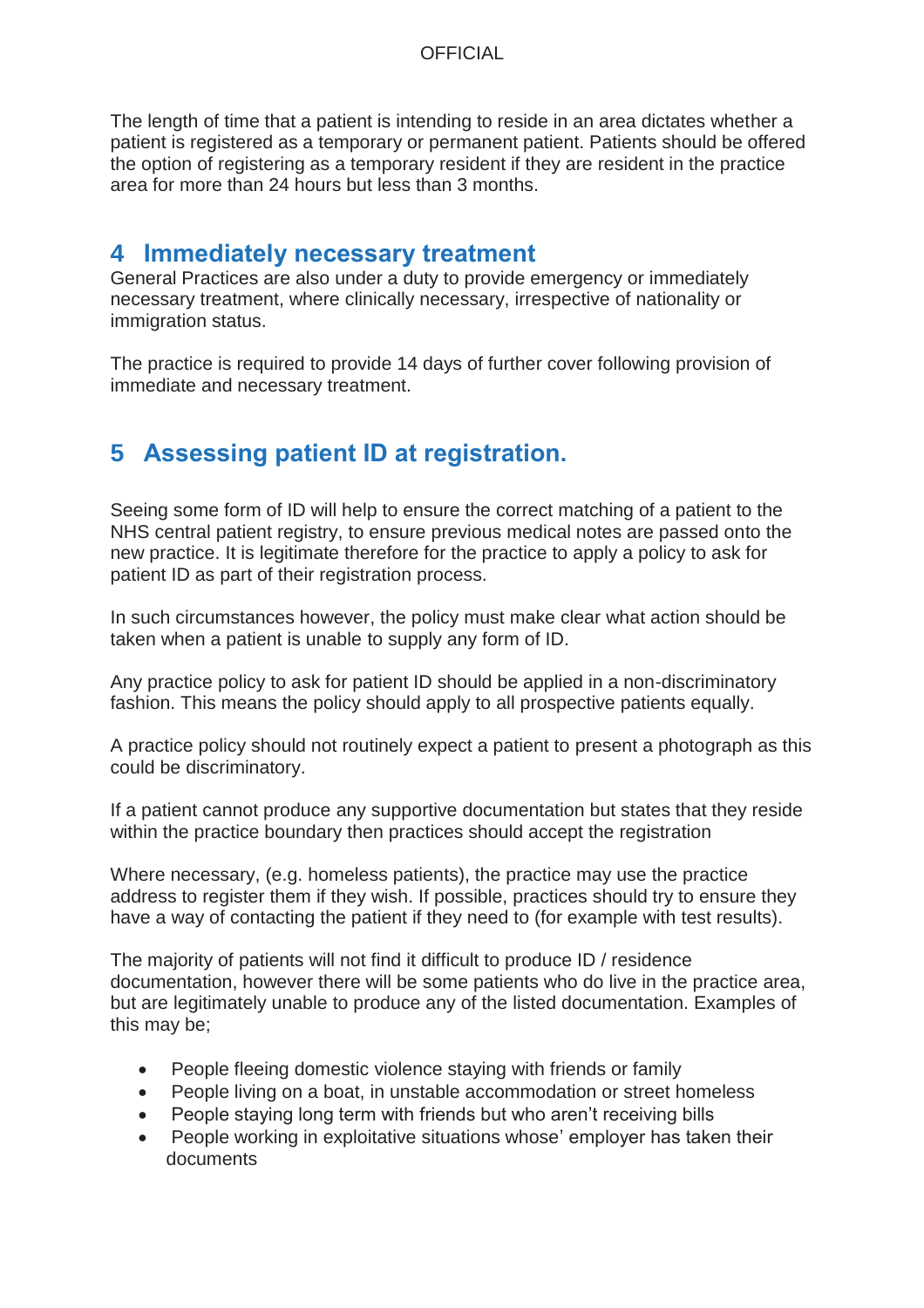- People who have submitted their documents to the Home Office as part of an application
- People trafficked into the country who had their documents taken on arrival
- Children born in the UK to parents without documentation

Reasonable exceptions therefore need to be considered and the individual registered with sensitivity to their situation.

## **6 Determining if the patient lives in the practice area**

All practices are required to have agreed an "inner" boundary with their commissioner (NHS England or CCG). Anyone who resides within the practice's inner boundary is entitled to apply to register for primary care medical services and the practice boundary should be clearly advertised to patients on the GPs practice leaflet or website if they have one.

In addition most practices have also agreed an "outer" practice boundary. Patients who move out of a practice's inner boundary area but still reside in the outer boundary area may be able to remain registered with the practice if they wish and the practice agrees.

GP practices are able to register new patients who live outside the practice area without any obligation to provide home visits or services out of hours when the patient is unable to attend their registered practice. It is for a practice to decide, at the point of registration, whether it is clinically appropriate and practical to register the individual patient in that way.

# **7 Registering children**

As a minimum requirement the arrangements above in respect of the registration of any patient with a GP surgery should be followed when the person registering is a child. However, there are circumstances that practices should be aware of, in relation to safeguarding guidance.

The legal definition of a child is 0 to 18 years of age; however young people may be able to make independent decisions from as young as 12, depending on the circumstances. Section 11 of the Children Act 2004 places a statutory duty on the NHS to safeguard and promote the welfare of children. The Victoria Climbie Enquiry Report 2003 (9.104) stresses the importance of GP registration for every child. It sets out the importance of knowing the identity of those registering the child and their relationship to that child.

If a child under 16 attempts to register alone or with an adult that does not have parental responsibility, the Practice Child Safeguarding Lead should be alerted.

For purposes of safeguarding children, the following should be considered whilst recognising that patients must still be registered in the absence of documentation and policies must be applied in a non- discriminatory manner.

The practice should seek assurance through: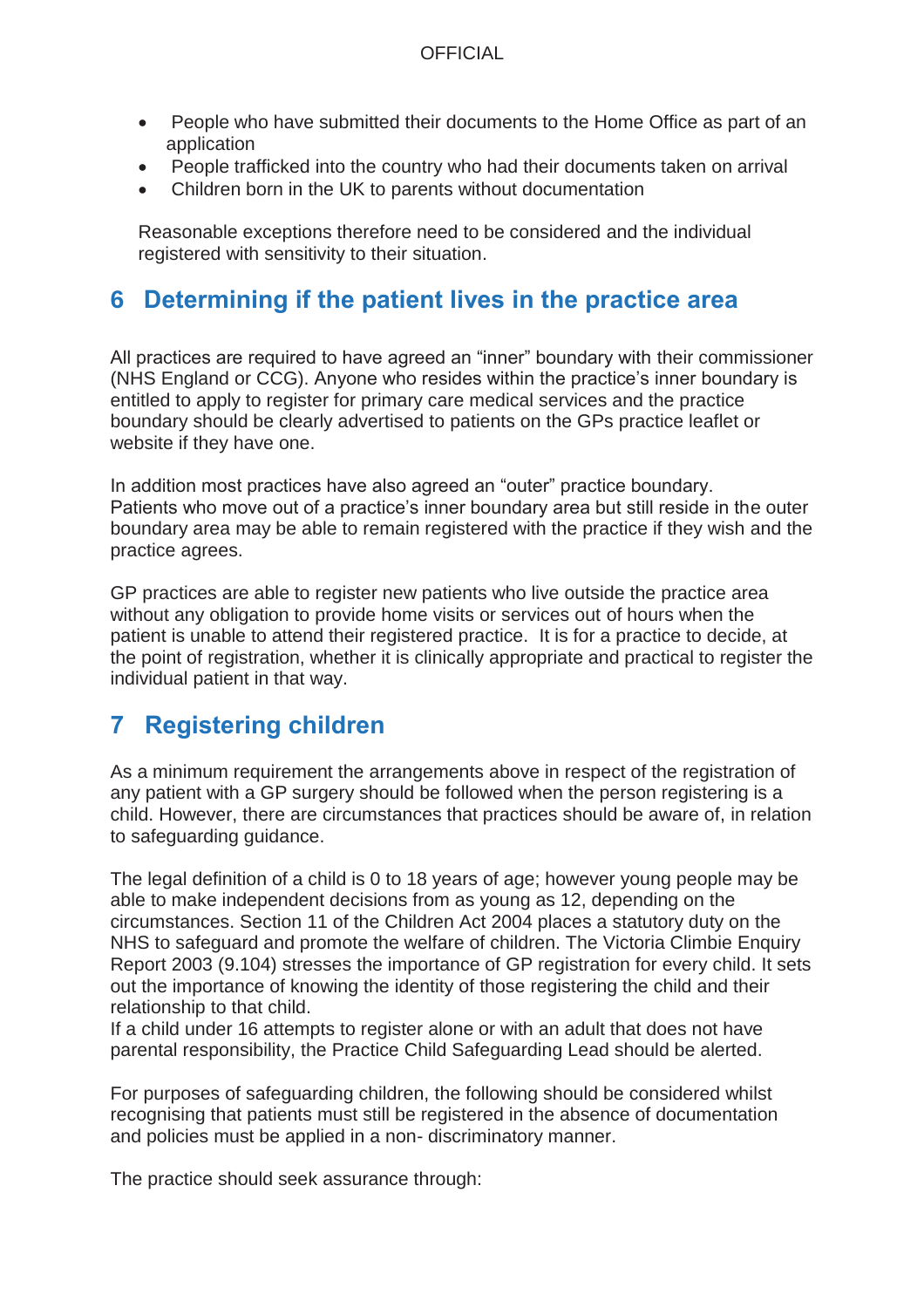- Proof of identity and address for every child, supported by official documentation such as a birth certificate, (This helps to identify children who may have been trafficked or who are privately fostered.)
- An adult with parental responsibility should normally be registered at the practice with the child<sup>2</sup>. The ID of the adult is useful as it can be matched to the birth certificate details. However, the practice should not refuse to register a child if there is no-one with parental responsibility who can register, as it is generally safer to register first and then seek advice from the Safeguarding Practice Lead, Health Visitor or Practice Manager. (This situation may alert you to a private fostering arrangement which constitutes a safeguarding concern).
- Offering each child a new patient registration health check as soon as possible after registration
- Seeking collaborative information (supported by official documentation) relating to
	- o Current carers and relationship to the child
	- o Previous GP registration history
	- o Whether the child is registered with a school and previous education history
	- o Previous contact with other professionals such as health visitors and social workers
- Children who have been temporarily registered with the practice should be reviewed regularly and proceed to permanent registration as soon as possible and ideally within three months of initial registration. Likely length of stay should be determined at initial registration and patient registered as temp/permanent as appropriate.
- Children of parents or carers, who have been removed from the list for any reason, must not be left without access to primary care services.
- Where parents or carers have been removed from the list due to aggressive and or violent behaviour a risk assessment should be completed to identify any risk to their children and the appropriate referrals made.

Practices should be alert to potential risks such as those described above when young people aged between 16-18 years of age register alone and dealt with in line with practice safeguarding procedures and escalated outside of the practice through the local procedures if appropriate

## **8 Registration of those previously registered with Defence Medical Services (DMS) and Priority NHS care for Veterans**

DMS have their own GP services that look after serving personnel, mobilised reservists and some families. These specific primary care services are commissioned separately by the DMS of the Ministry of Defence. When servicemen and women

 $\overline{\phantom{a}^2}$  There may be legitimate exceptions to this, such as where both parents are serving in the armed forces and are registered with an 'armed forces' GP.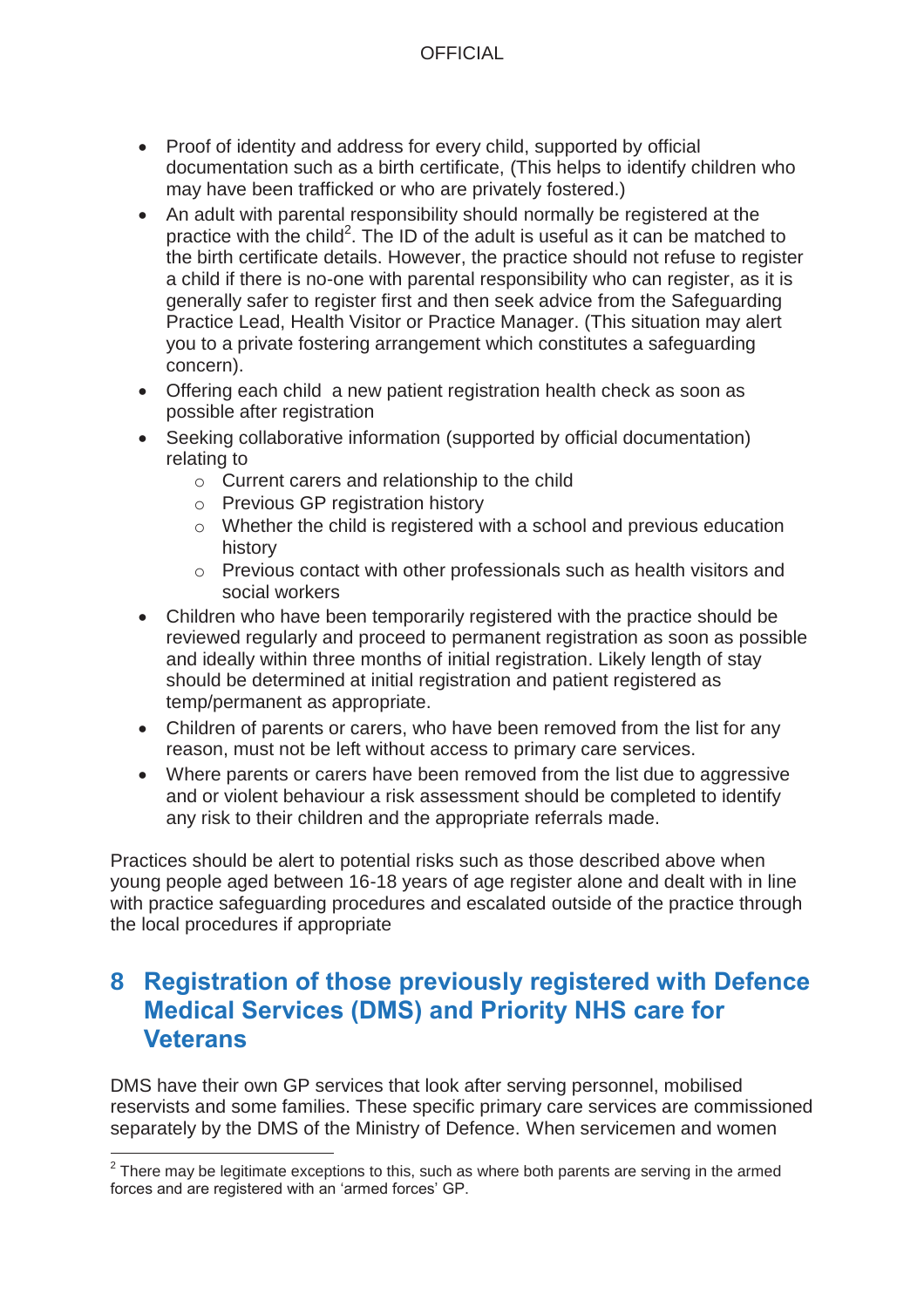leave the armed forces, their primary healthcare reverts to the responsibility of the local NHS. As a minimum requirement the arrangements set out above in respect of the registration of any patient with a GP surgery should be followed when the person registering is a veteran. Prior service should be recorded on registration and allocated the correct Read/Snomed Code. This should enable access to specialist care or charity support as necessary for such patients.

A veteran is an ex-service person or reservist who has served in the armed forces for at least one day. There are around 2.5m veterans in England at the time of drafting. All veterans are entitled to priority access to NHS hospital care for any condition as long as it's related to their service (subject to clinical need), regardless of whether or not they receive a war pension.

All people leaving the armed forces are given a summary of their medical records, which they are advised to give to their new GP when they register. The practice will also be advised of prior registration with Defence Medical Services and with a summary of their in-service care.

More information on the duty of care owed to service personnel is contained in the armed forces covenant which can be found here;

https://www.gov.uk/government/uploads/system/uploads/attachment\_data/file/49469/ the\_armed\_forces\_covenant.pdf:

## **9 Persons released from prison and/or in contact with the criminal justice system**

As a minimum requirement the arrangements set out above in respect of the registration of any patient with a GP surgery should be followed when the person registering has just been released from prison or young offenders institute and/or is in contact with the criminal justice system. It is important that these patients have equitable access to primary medical care services. This patient group MAY produce a letter from either the Youth Offending Team or Community Rehabilitation Companies (CRC) stating that they have a place to stay, this letter should suffice for registration purposes under the category 'documentation from a reputable source' where the practice has a policy of requiring documentation at registration.